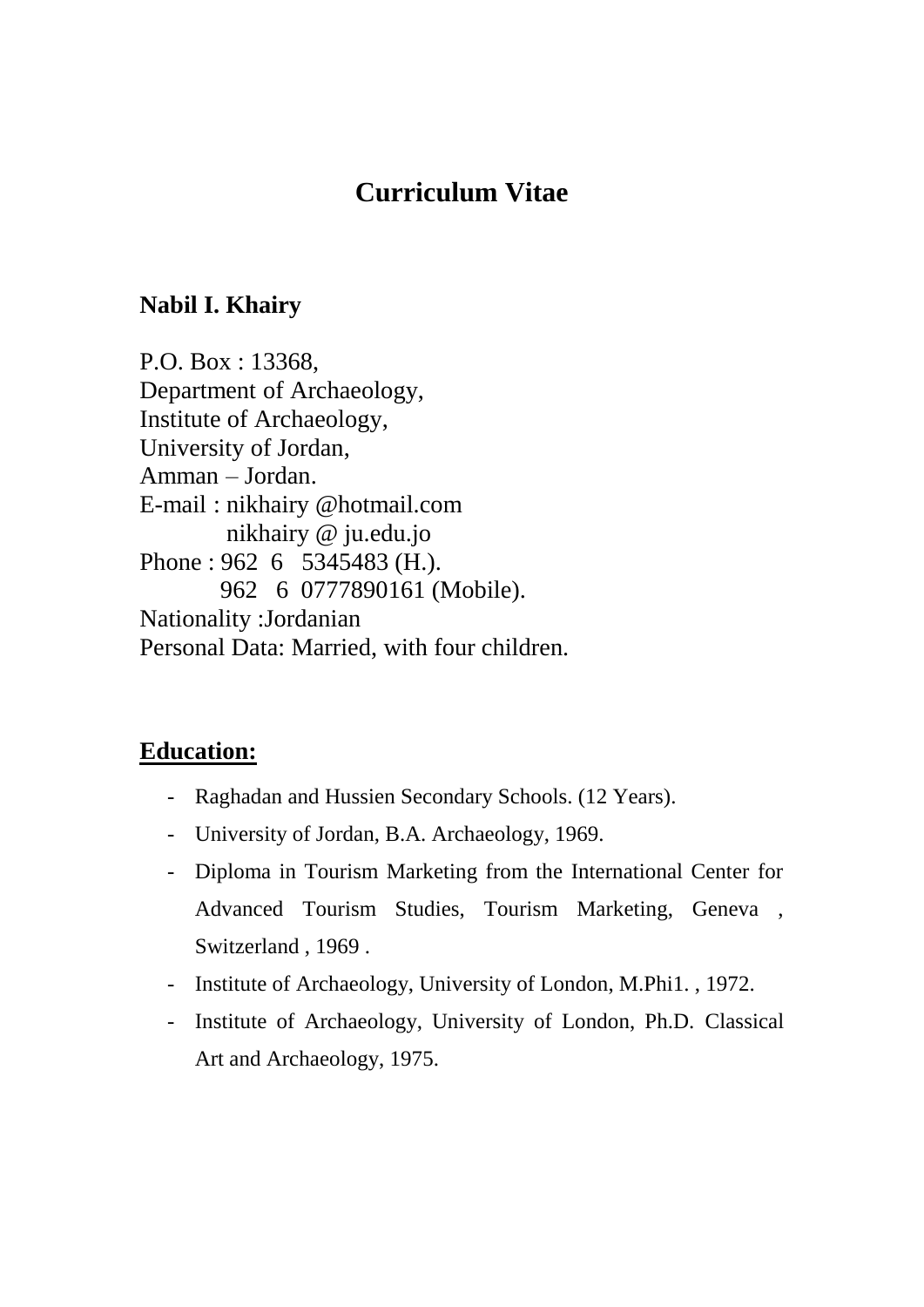## **Academic Employment :**

- Assistant Professor, Department of Archaeology, **University of Jordan**, 1975-1980.
- Associate Professor, Department of Archaeology**, University of Jordan,** 1980-1985.
- Professor, Department of Archaeology, **University of Jordan**, since June 1985.
- Chairman, Dept. of Archaeology, **University of Jordan**, Sept. 1985- Sept. 1988.
- Visiting Professor, teaching post-graduate courses, **University of California, L.A. (UCLA) USA**, 1988-1989.
- Professor, Chairman Dept. of Archaeology & Director of the Archaeological & Anthropological Museums, **University of Jordan**, 1990-1994.
- Vice Dean, School of Graduate Studies, **University of Jordan**, August 1994 - Sept. 1995.
- Visiting Professor, teaching post graduate courses, Institute of Archaeology & Anthropology, **University of Yarmouk**, August 1995 - Sept. 1996.
- Vice Dean, School of Graduate Studies, **University of Jordan**, Sept. 1996 - Sept.1997.
- Chairman, Dept. of Archaeology, **University of Jordan**, Sept. 1998 - Sept. 1999.
- Vice Dean, Scientific Research & Graduate Studies, Faculty of Humanities & Social Sciences, **University of Jordan**, Sept. 1999 - Sept. 2000.
- Visiting Professor, **The University of Western Australia**, **Pirth, Australia**, 2001, teaching graduate and post – graduate courses.
- Visiting Professor, Department of Religion, **La Sierra University, Riverside, California, USA**, Sept. 2003 – July 2004.
- Vice Dean, Scientific Research & Graduate Studies, Faculty of Humanities and Social Sciences, **University of Jordan**, Sept. 1, 2005- Sept. 16, 2006.
- Chairman, Department of Archaeology **University of Jordan**, August 10, 2007 – September 10, 2008.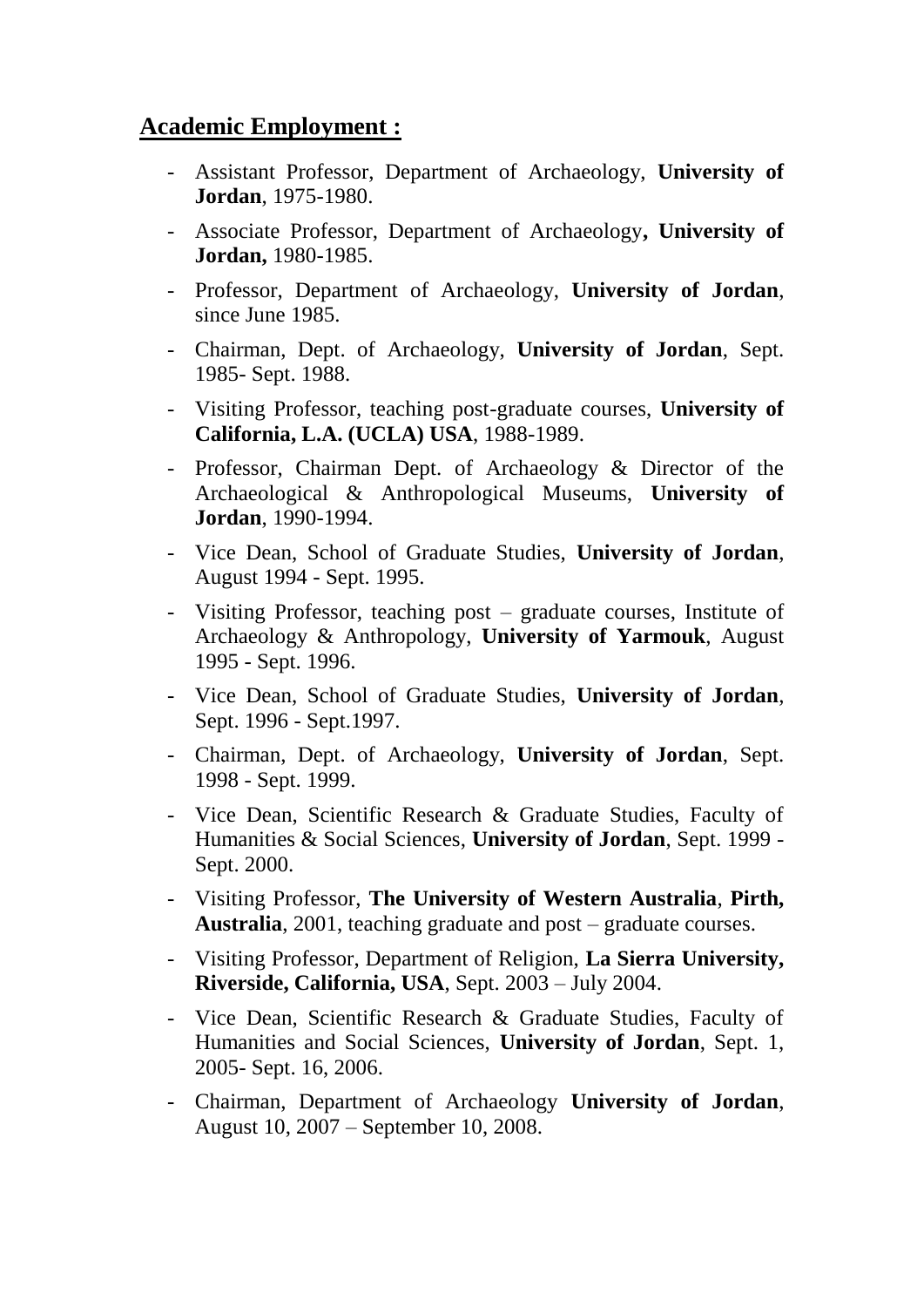- Visiting Professor, Department of Archaeology, Faculty of Archaeology and Anthropology, University **of Yarmouk,** August 2009 – September 2010.
- Dean of the Institute of Archaeology, **University of Jordan,**  August 10, 2010 until now.

**Qualified to Teach** : (Courses taught for under & post–graduate students).

- Biblical Archaeology.
- History of Arts.
- Ancient Egypt.
- Mesopotamian Art & Archaeology.
- History of Ancient Civilizations.
- North West Semitics.
- Ancient Pottery of the Levant.
- Archaeology of Arabia Peninsula.
- Archaeology of Palestine & Jordan Until 332B.C.
- Levant During the Classical Periods.
- Nabataean History & Archaeology.
- Classical History & Archaeology of Palestine & Jordan.
- Byzantine Coins.
- The Development of Arabic Script.
- Museology.
- Islamic Numismatics.
- Graeco Roman Arts and Archaeology.

#### **Professional Field Activities :**

- Square Supervisor, Amman Forum (1970).
- Project Director, Al- Quweismeh Family Tomb, Amman ( 1970 ).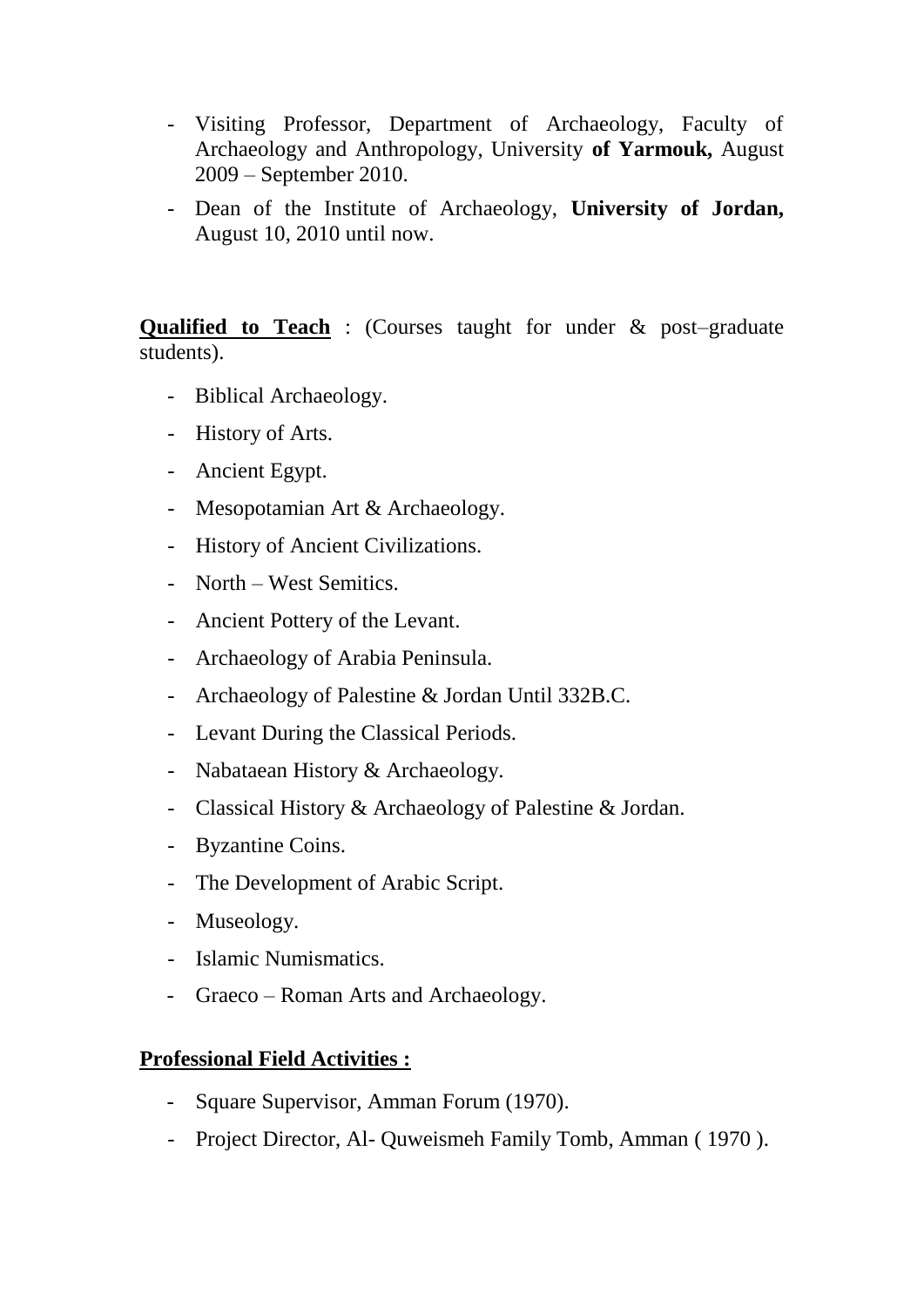- Square Supervisor, Hesban Expedition : The Second Campaign at Tell Hasban, Andrews University, USA (1971).
- Project Co-Director, Tell Siran Excavations, University of Jordan, University Campus, 1972.
- Project Director, The University of Jordan Excavations at Petra (April 10 - June 15, 1981).
- Pottery Reader, Tell Salmeh Excavations, University of Jordan with cooperation with the American Center of Oriental Research, (1992-1994).
- Pottery Reader, Rujum El- Kursi Excavations, University of Jordan (1982-1988).

### **Membership in Scientific & Professional Institutions :**

- Member of **Aram**, Oxford University, England.
- Fellow of **Alexander von Humboldt – Stiftung , Germany.**
- Received the **DAAD**, Germany in 2001.
- **Fulbright Scholar** (1988-1989) and (2003-2004).
- Member of **The Editorial Board of the Yarmouk Numismatics**: A Refereed Research Journal since 1992.
- Fellow **of the Deutsches Archaologisches Inistitut** in Berlin, Germany (June 1994- until present).
- Member of **The Jordanian – Italian Archaeological Research Center** in Amman since 1993.
- Member of **The Editorial Board of the Saudi Historical Society** (1998-1999).
- Member of **the Committee of Remote Sensing & Data Base**, joint project of the University of Jordan & European Union, Brussels, since February 1999.
- Awarded the **Deutsche Forschungsgemeninschaft,** June August, 2010.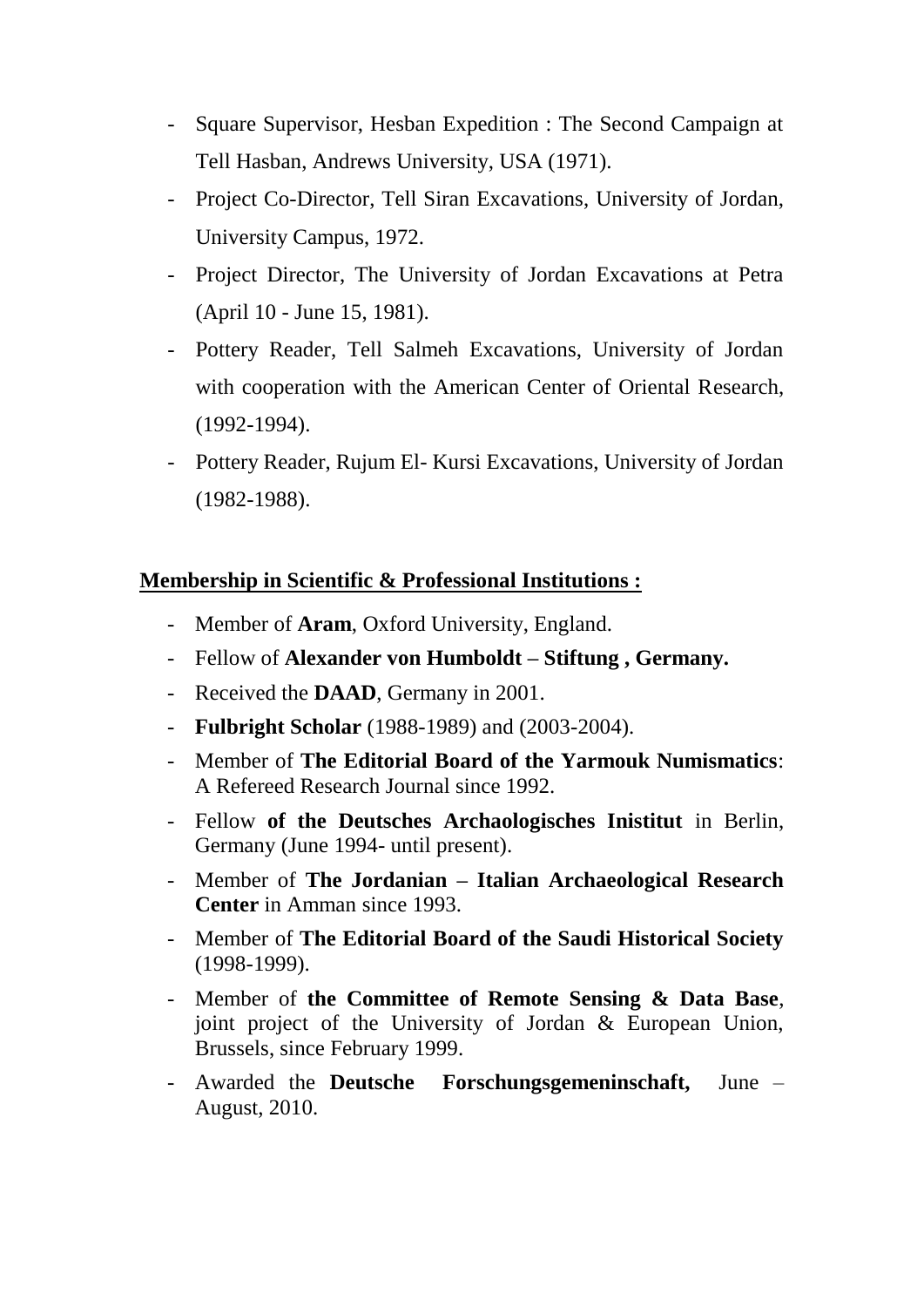#### **International Academic Co-operations & Activities :**

- A lecture tour (40 lectures) in the *USA*, 1981.
- A lecture tour (6 lectures) in *England*, 1983.
- A lecture tour (12 lectures) in *Germany*, 1979 & 1986.
- A lecture tour (28 lectures) in the *USA*, 1989.
- Visiting Professor teaching for the Department of Letters & Languages, *University of California, Los Angeles, USA*, 1988- 1989.
- Teaching for the *Centro Ricerche Archeologiche E Scavi Di Torino, University of Torino, Italy*. (Sharing post – graduate course on the "Jordan During the Classical Period" 1995.
- Visiting Professor: Teaching Study Unit 4 Museology for a total of 24 teaching hours, *UNIMED – HERIT, at Mal, University of Malta* , July 1998 .
- Visiting Professor: Teaching 24 hours: "The History and Archaeology of the Near East" for the Optional Module n.1: for the *UNIMED – HERIT, held at the University of Torino, Italy,* October, 1999.
- Visiting Professor teaching for *The University of Western Australia*, Pirth, Sept. 2001.
- Member of Aram, *Oxford University, England*.
- Fellow of *Alexander von Humboldt – Stiftung, Germany*.  *Fulbright Scholar* (1988-1989) .
- Member of the Editorial Board of the Yarmouk Numismatics: A Refereed Research Journal since 1992.
- Fellow of *The Deutsches Archaologisches Inistitut in Berlin, Germany* (June 1994-Until present).
- Member *of The Jordanian – Italian Archaeological Research Center in Amman* since 1993.
- Member of **The Editorial Board of the Saudi Historical Society**  (1998-1999).
- Member of *The Committee of Remote Sensing & Data Base*. A Joint project of the University of Jordan & European Union, Brussels, February 1999.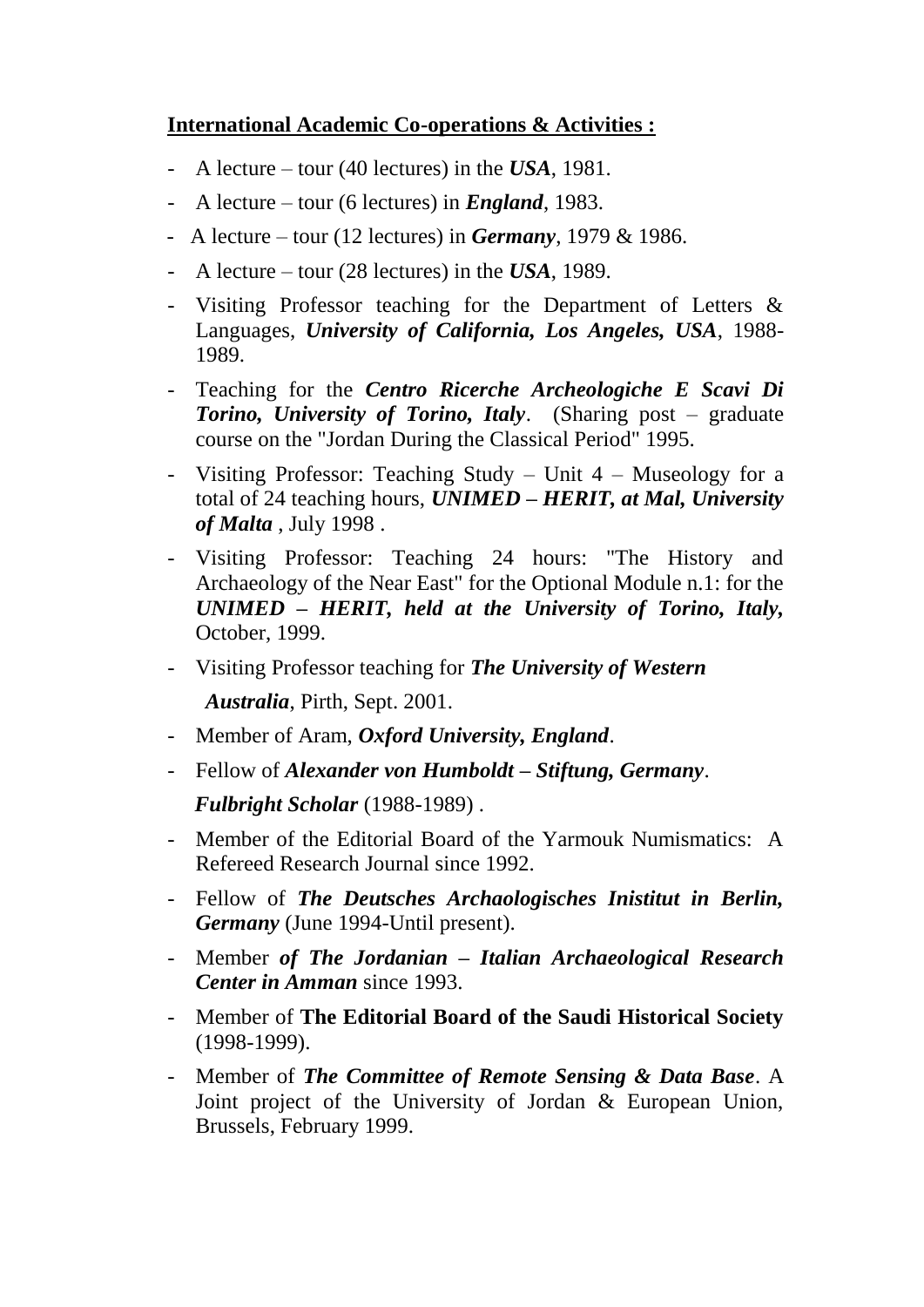- Teaching some courses for post graduate students at *La Sierra University, Riverside, USA* (2003-2004).
- Running research on the different cultural aspects of the Nabataean Art & Archaeology supported by the *Deutsches Archaelogisches Institut, Berlin, Germany* (Three months visits in 1995, 1997 and ,1999).
- Sharing **the Annual Meetings of ASOR** at San Francisco 1982 and Atlanta, Georgia, USA, 1984 .
- Sharing **The International Conferences on the History and Archaeology of Jordan**, in Oxford University 1981, Turino University 1997 and University of Copenhagen 1998, and Washington University 2007.
- Sharing **The International Conference on the Nabataean Archaeology** held at the Brigham Young University, Utah, USA, March 1997.
- Sharing the **Arabian Seminars** held at Oxford, Cambridge, and London, England.
- Received the DFG Award to run research at the DAI in Berlin (June 5 – August 5, 2010).

#### **Languages:**

Excellent Arabic and English with a general knowledge of German, Italian, and French.

#### **Thesis Supervision:**

 Supervised and examined since 1975 about 125 M.A. and Ph.D. thesis and many of my students hold their Ph.D. in Archaeology, Anthropology, and in North – West Semitics and Languages.

 Besides, frequently examined and edited academic performances which were written by scholars for final publications in national and international refereed periodicals and journals.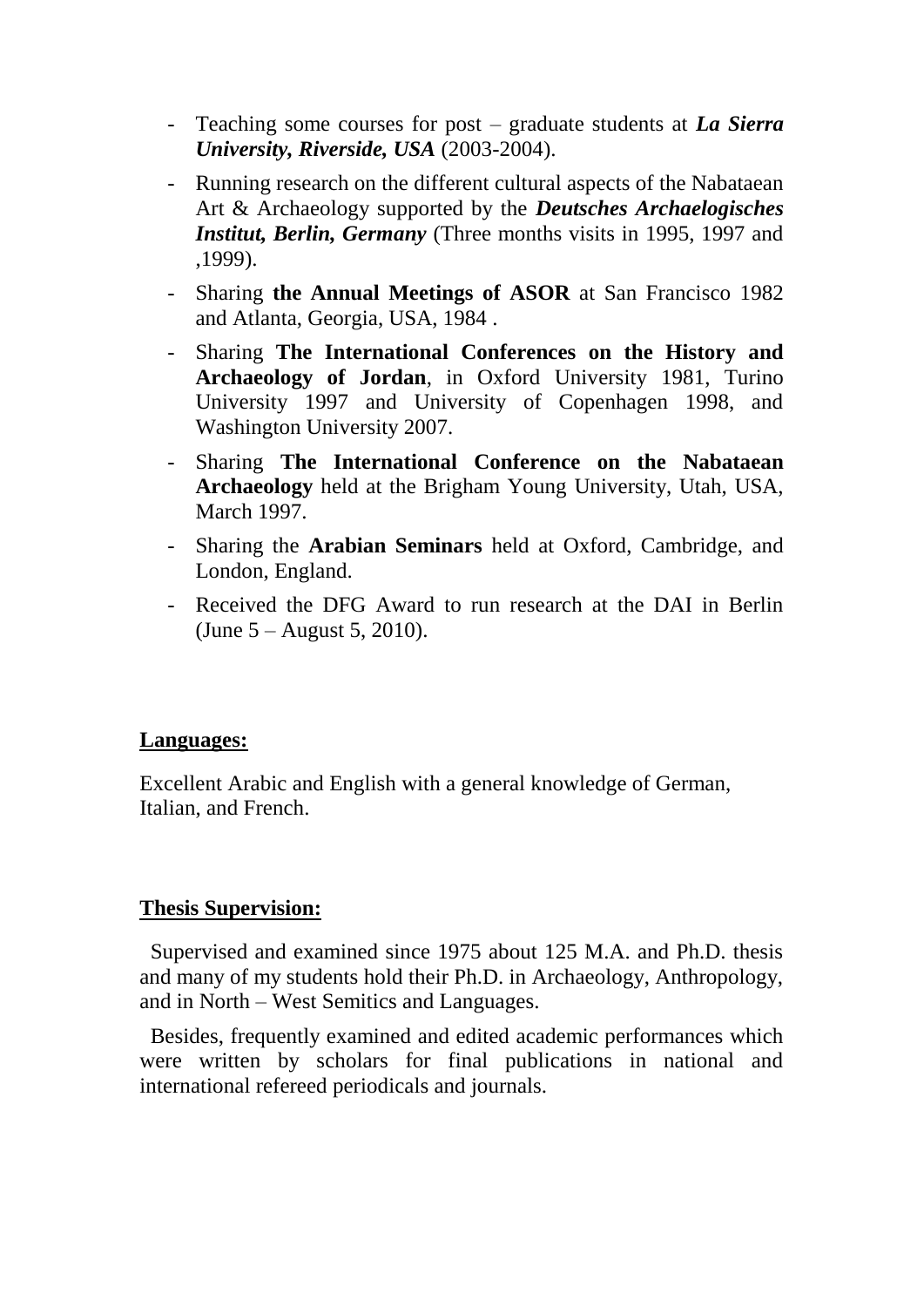## **Academic Membership of Judging the Promotions of Academic Scholars:**

Judging academic performances for the promotion of the "Tenure", "Associate" and "Full Professor" for some scholars teaching in the USA, England, Saudi Arabia, Egypt, Syria, Kuwait, and Iraq.

## **Honorary Awards and Acknowledgements of National and International Academic Services :**

- Certificate Awarded for the Distinguished Services, Developing, and Promoting the Archaeology of Jordan. Officially ordered by His Highness Prince Hassan Bin Talal of the Hashemite Kingdom of Jordan, dated in Safar, 1409 H., September 25, 1988. A.D.
- Certificate Acknowledging the Services of promoting and developing the University of Jordan's Archaeological and Anthropological Museums. Ordered by the University of Jordan's President Professor Abd El-Salam El-Majali in Amman, April 4, 1986.
- Certificate of the University of California, Los Angeles (UCLA), Acknowledging and Celebrating the Distinguished, Services of the Post-graduate teaching during the 1988 - 1989 academic year . Signed by the Emeritus Professor S. Segert in Los Angeles, March 17, 1990.
- Certificate of Appreciation for the Implementation of the HERIT Project, co-ordinate by the UNIMED, Rome, and the European Commission. Offered for the teaching participation of courses both for the compulsory Modules in Malta University (24 teaching hours in Museology), and for the Optional Modules in the University of Torino, Italy (16 teaching hours in Near East Archaeology) during the year 1999. Issued by the Centro Ricerche Archeologiche E Scavi Di Torino, Italy in June 29, 2000.
- Certificate of Appreciation for the teaching contribution for the Department of Classics, University of Western Australia, Pirth through the UWA Distinguish Visitor's Program. Signed in Pirth, May 28, 2001.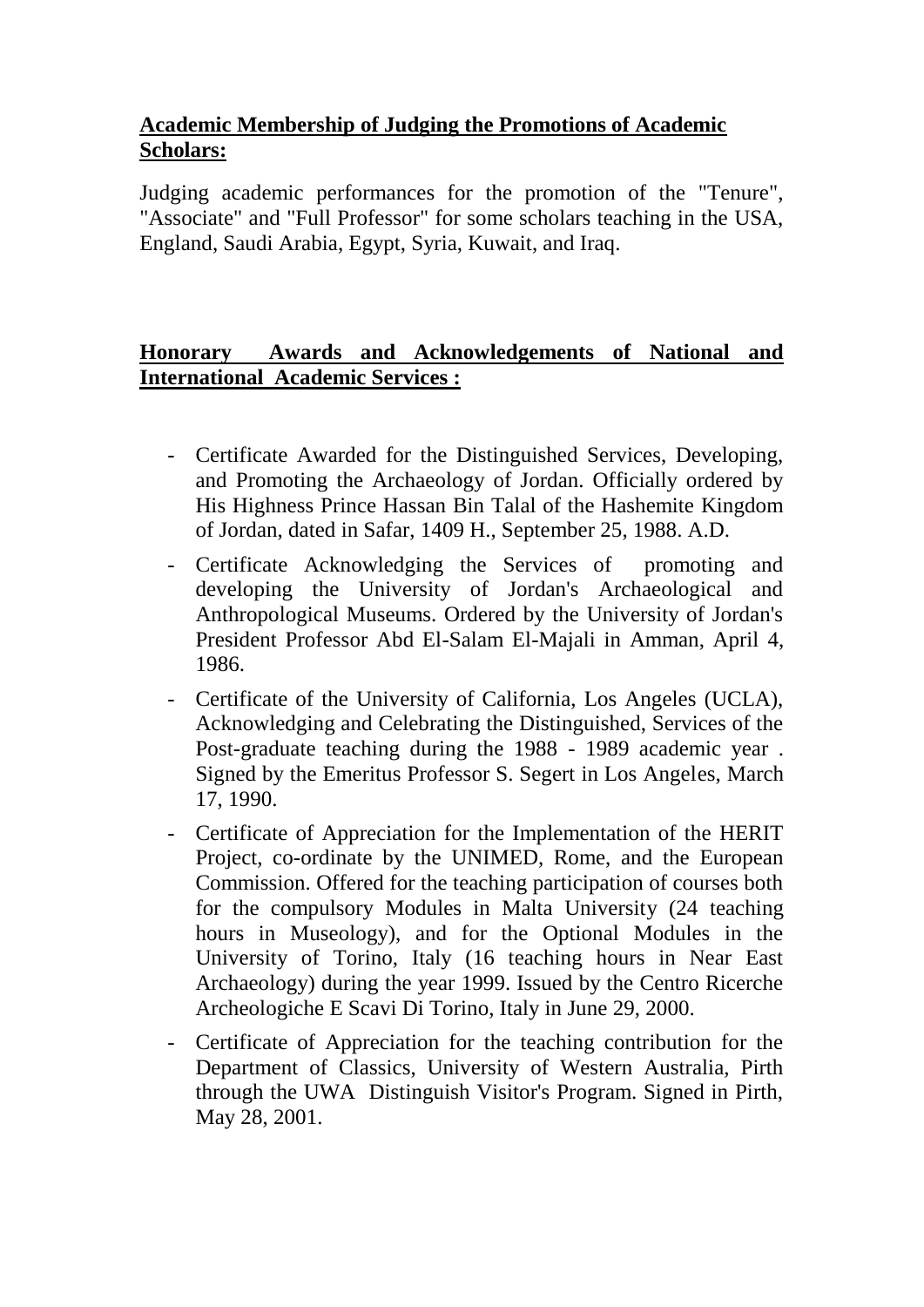- Certificate of the J. William Foreign Scholarship Board and the U.S. Department of State Award. Signed by the A. Secretary of State, Department of States, Washington, D.C., in November 2004.
- Certificate of La Sierra University, Riverside, California, Acknowledging and Celebrating the Distinguish Services of Nabil Khairy, Ph.D., as a Visiting Professor for the 2003 – 2004 academic year. Signed by the Provost and the President of La Sierra University, Professor Larry T. Geraty in March 19, 2004.

### **PUBLICATIONS**

- 1- "Al-Quweismeh Family Tomb: , *Palestine Exploration Quarterly* , (London Jan-June , 1980)51-61 .
- 2- "Ink-Wells of the Roman Period from Jordan: *Levant : Journal of the British School of Archaeology in Jerusalem* . Vol. XII (London,1980) , 155-162 .
- 3- "An Analytical Study of the Nabataean Monumental Inscriptions at Meda'in Saleh" , *Zeitschrift des Deutschen Palastina – Vereins*, Band 96, Heft 2 , (1980) 163-168 .
- 4- "Die unbemalte nabataische Gebrauchskeramik: , *Bonner Jahrbucher* , Band 180 , (Bonn , 1980) , 270-276 .
- 5- "Nabataean Piriform Unguentaria: , *Bulletin of the American*  **Schools of Oriental Research**, Vol. 240, Fall (1980) 85-92.
- 6- "A New Dedicatory Nabataean Inscription from Wadi Mosa: , *Paletsine Exploration quarterly* , (London , Jan.- June, 1981), 19-26.
- 7- "Fine Nabataean Ware with Impressed and Rouletted Decorations: *Studies in the History and Archaeology of Jordan,* Vol. 1 , Bath , The Pittman Press , (1982) , 275-283 .
- 8- "Technical Aspects of Fine Nabataean Pottery*" Bulletin of the American Schools of Oriental Research* , Vol. 250 (Spring , 1983) , 17-40 .
- 9- "Neither TLT nor ALT but RAYT" *, Palestine Exploration Quarterly* , (London , July – December , 1984) , 115-120 .
- 10-"Preliminary Report of the 1981 Petra Excavations" *, Annual of the Department of Antiquities of Jordan* , Vol. XXVIII (1984) , 315-320 .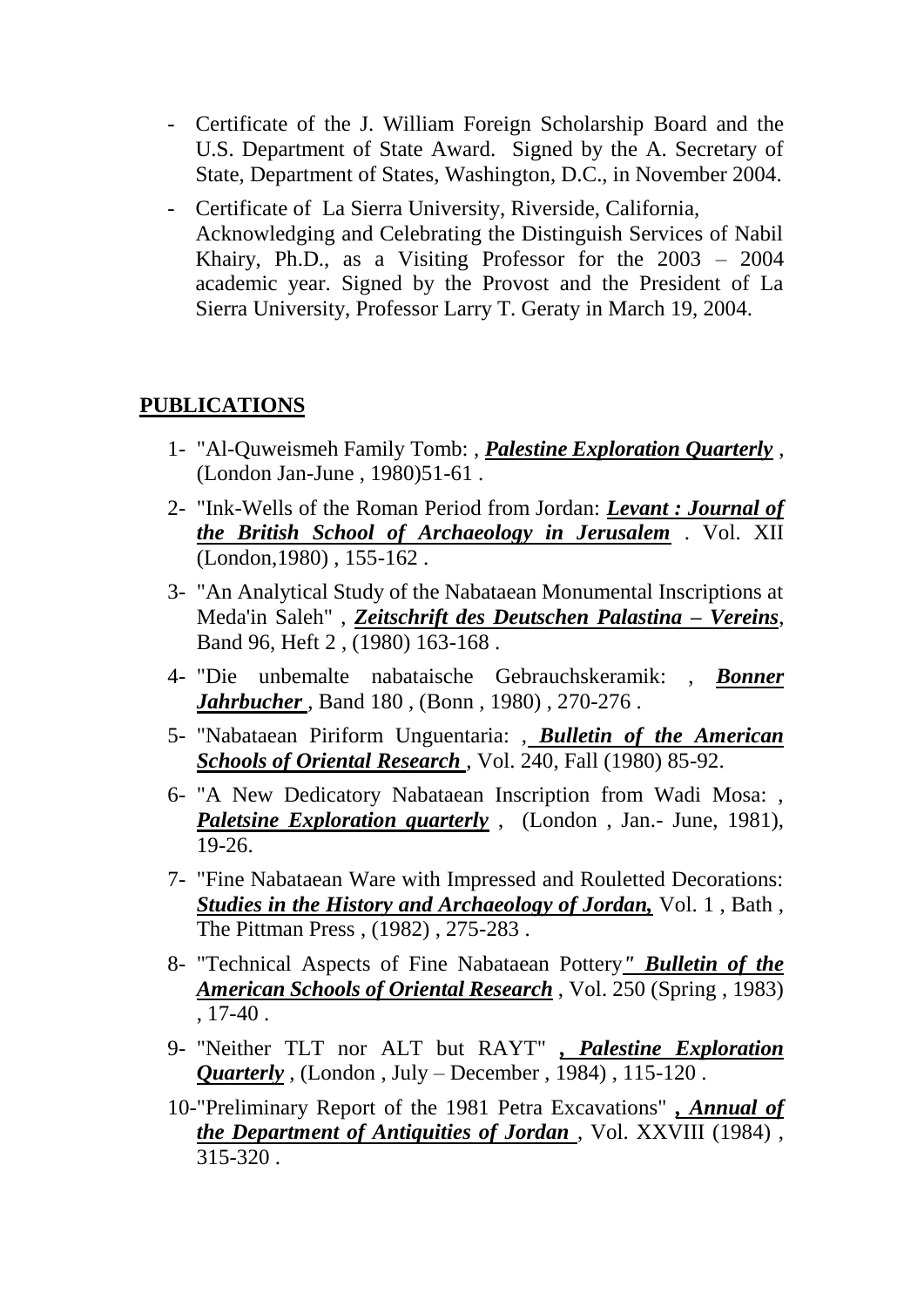- 11-"An Ammonite Statue form Irjan Near Amman" *, Annual of the*  **Department of Antiquities of Jordan**, Vol. XV (1970), 32-37.
- 12-"Drinking Pottery Vessels from Petra" *, Zeitschrift des Deutschen Palastina – Vereins* , Band 101 , Heft 1 , (1980) , 32-42 .
- 13-"Early Islamic Inscribed Pottery Lamps from Jordan" *, Levant : Journal of the British School of Archaeology in Jerusalem* , Vol. XVIII (London , 1986) , 143-153 .
- 14-"Silver Nabataean Coins in Jordan", **Derasat : A Research Journal , The University of Jordan** , Vol. XII (1986) , 73-90 .
- 15-"Nabataischer Kultplatz und byzantinische Kirche: , **Petra Neue Ausgrabungen und Entdeckungen** : Munchen und Bad Windscheim , (1986) , 58-73 .
- 16-"Three Unique Objects from Petra: **Palestine Exploration Quarterly** , (London , July – December , 1986) , 101-108 .
- 17-"The Painted Nabataean Pottery from the 1981 Petra Excavations: , **Levant : Journal of the British School of Archaeology in Jerusalem** , Vol. XIX , (London , 1987) , 167-181 .
- 18-The 1981 Petra Excavations, **Abhandlungen Des Deutschen Palastina – Vereins** , Vol. 13, (1990), Wiesbaden: Otto Harrassowitz.( Volume).
- 19-"Lamps" in: Z.T. Fiema et. al.*, The Petra Church* , (2001) , Amman: Publications of the American Center of Oriental Research , Pp. 441-452.
- 20-"New Nabataean Inscriptions from the 1996 Survey in the Umm el – Jimal Area, Jordan , *"The Archaeology of Jordan and Beyond: ,* The Semitic Museum , Harvard University, Atlanta: Scholars Press, 1999, Pp. 112-155.
- 21-"A Hoard of Byzantine Pottery Lamps from the Yajuz Cemetery, Jordan"*, Damaszener Mitteilungen* , Band 14: 167-191 (2004) , Verlag Philipp Von Zabern , Mains am Rhein.
- 22-*A Typological Study of the Unpainted Pottery from the Petra Excavations*, Vols. I & II, Oxford: BAR International Series, 1982.
- 23-Edited and reviewed the Arabic translation of *The Antiquities of Jordan* by G. Lankester Harding, London: Lutterworth Press 1967 . Translated by Suleiman Al-Musa as: Athar Al-Urdon, 2nd Edition, Amman: Ministry of Tourism, 1971.
- 24-"A Study of the Nabataean Minor Arts and their Cultural Interpretation", **Studies in the History and Archaeology of**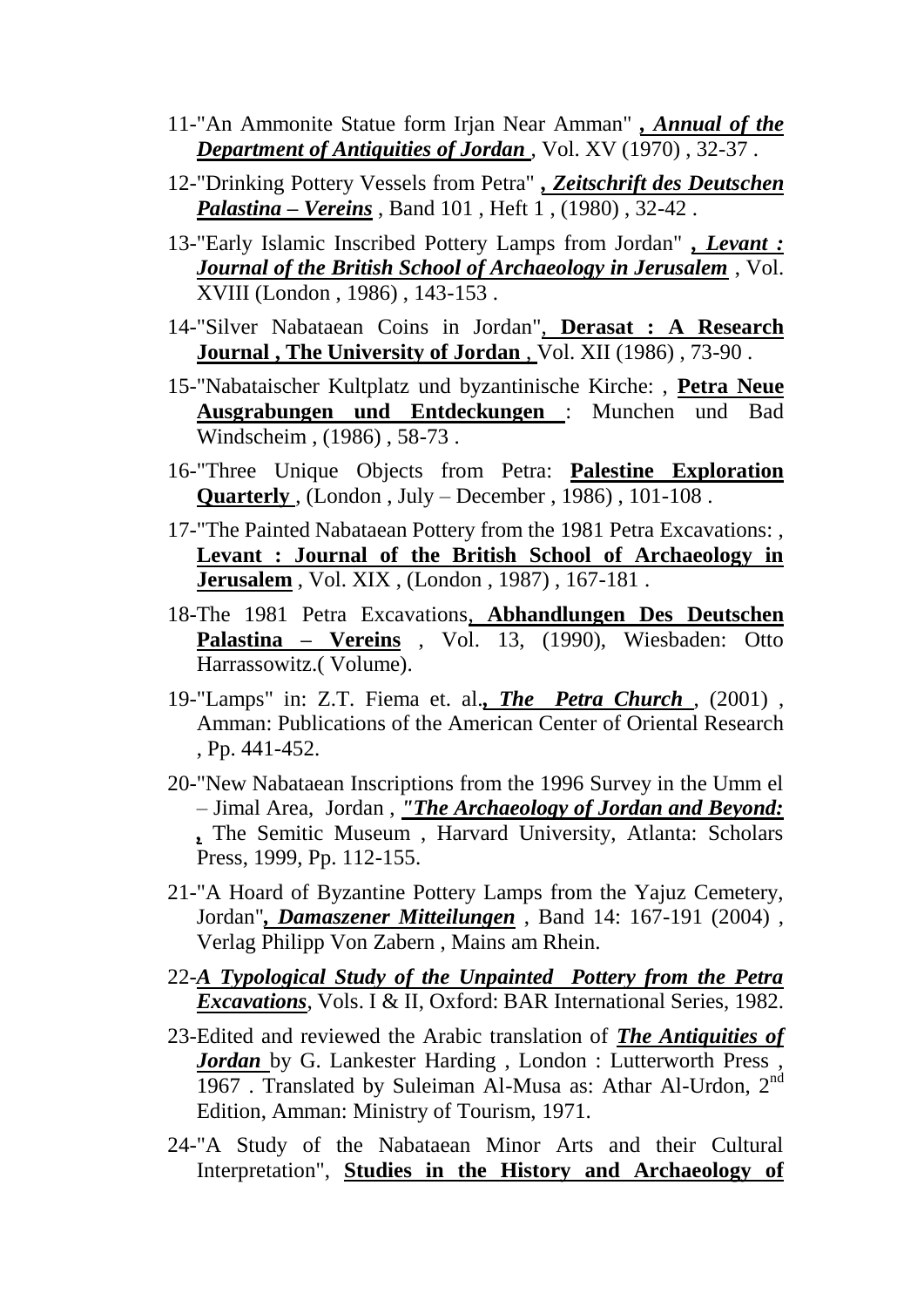**Jordan**, Vol. X: 881- 899, (2009) Washington: Washington University.

- 25-"The Mada'in Salih Monument and the Identity of the Khazneh in Petra": *Palestine Exploration Quarterly* , (London , July – December, 2011). A Forthcoming Issue .
- 26- "Ethical and Critical Approaches of Museums and Their Visitors," *Bulletin of Museums and Public Education. Forthcoming issue 2011.*
- 27-**Nabataean Clay Lamps , An Analytical Study of Art and Myths**, Worms: Wernersche Verlagsgesellschaft, 2011.( Volume).

-82 "الفخااال الي اااو الن اايا اات اف لااا ال اا ا ل ااا 1821 **" دراساا: ل امع: اا األردني** ، النج ذ 18 ، ال ذد 2 ، )1821( ، الصفحا 848-882 .

- ٢٩ "تمثـال عر جـان" ، <mark>حوليـة دائـرة الاثـار الأردنيـة</mark> ، العدد ١٥ ، (١٩٧٥) ، الصـفحات .  $\mathsf{rv}$ - $\mathsf{rv}$
- ٣٠ "آنيـة الشـرب الفخاريـة المكتشـفة فـي حفريـات البتـراء لعـام ١٩٨١" <mark>، مجلـة المـؤرخ</mark> <mark>العربي</mark> ، العدد ٣١ (١٩٨٥) ، الصفحات ٨٨-٩٥ <sub>.</sub>
- ٣١ "دراســة لـبعض نقـوش الاسـرجة النبطيــة" <mark>، مجلــة المــؤرخ الـعربــي</mark> ، الـعـدد (١٧) ١٩٨٥ الصفحات ١٩٧-٢٠١ .
	- ٣٢ "عناصـر حضـارية بيزنطيـة فـي حفريـات البتـراء لعـام ١٩٨١" ، <mark>مجلـدات المـؤتمر</mark> ا**لدولي لبلاد الشــام ،** عمـان : منشـورات الجامعـة الأردنيـة (١٩٨٦) ، المـؤتمر الـدولي الرابع لتاريخ بلاد الشام ، الصفحات ٤٧-٩٤ .
	- ٣٣ "بدايات النقود في التاريخ<sub>.</sub> النقود الليدية"، <mark>اليرموك للمسكوكات: مجلة علمية محكمـة</mark> ، العدد ٢٢( ٢٠١١)، عمادة البحث العلمي- جامعة اليرموك، إربد.

#### **I Supervised the following M.A. and Ph.D. Thesis :**

**1- Musa Al-Zayyat :** 

 **The Byzantine Coins from the Amman Roman Theater, 1979**

**2- Khalaf Al-Rarawneh :** 

 **The Abbasid Coins from the Jordanian Archaeological Museum, 1984**

**3- Mohammad Hatamleh :**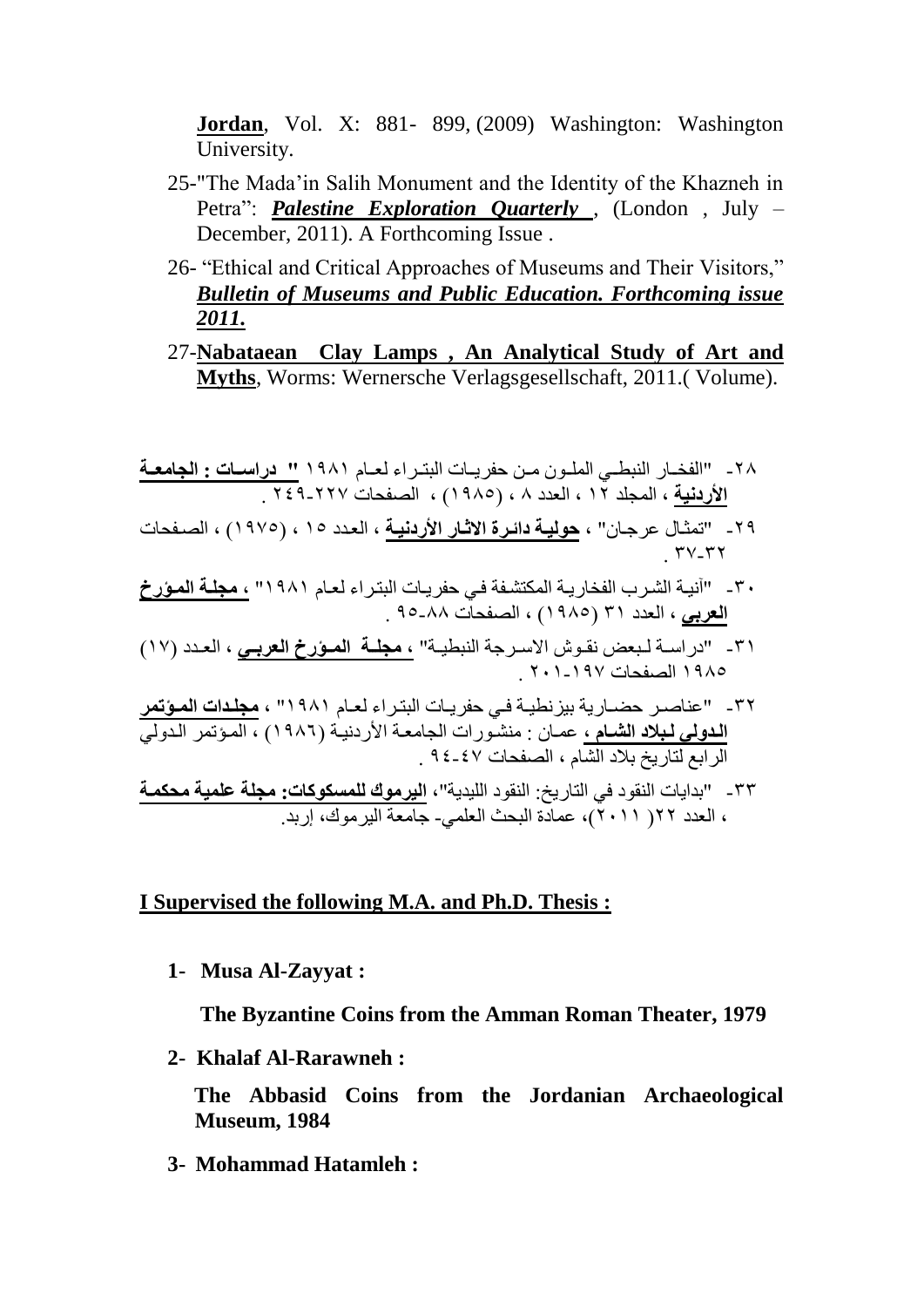**The Umayyad Coins from the Jordanian Archaeological Museum, 1984**

**4- Hala Hiasat :**

 **The Ayyubid Pottery from the 1984-85 Rujm El-Kursi Excavations, 1987**

**5- Sa'ida Afaneh :**

 **The Roman Architecture in Amman and it's Vicinity, 1988**

**6- Bilal Subuh :** 

 **The Ayyubid Silver Coins from the Al-Salt Museum, 1993**

**7- Jalal Abu Hamdan :**

 **A Study of the Byzantine Coins from the Jordanian Archaeological Museum, 1993**

**8- Mohammad A. Ghayyadah :**

 **A Study of the "Egg-shell" Painted Nabataean Pottery, 1993**

**9- Najah F. Abu Sarah :**

 **The Islamic Inscriptions in the Hebron Area, 1993**

**10- Ahmad M. Abu Sbait :**

 **The Umayyad Pottery from the 1986-87 Rujm El-Kursi Excavations, 1994**

**11- Rola A. Rihani :**

 **Jerash during the Umayyad Period, 1994**

**12- Sabal A. Al-Zaben :** 

 **The Pottery of the Bronze and Iron Ages from the 1992 Jalul Excavations: An Analytical Study, 1994**

**13- Kholoud M. Zahedah :**

 **The Religious Aspects Reflected on the Seleucid Coins, 1994**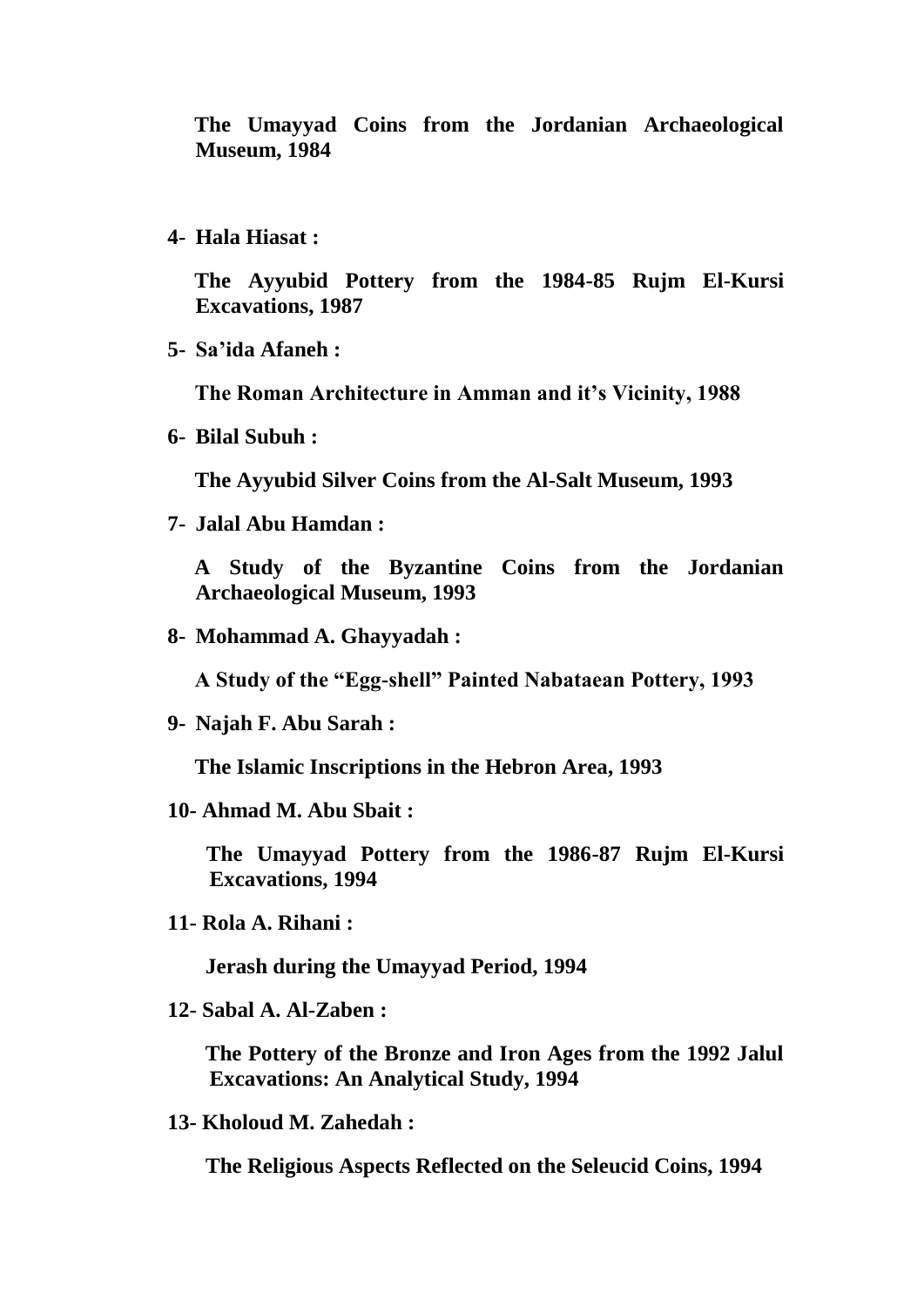**14- Hamdan A. Mansour :** 

 **An Analytical Study of the Kufic Inscriptions from the Islamic Museum in Jerusalem, 1995**

**15- Mahmoud Al-Kudah :** 

 **The Iron Age Pottery from the 1966 Jabal El-Qusour Excavations, Amman, 1995** 

**16- Kholood M. Abdo :** 

 **The Jewelry of the Iron Age Uncovered in Jordan, 1996**

**17- Ghada N. Al-Yousef :**

 **The Iconography of the Ammonite Seals, 1996**

**18- Lubna A. Hashim :** 

 **The Nabataean Bronze Coins from the Al-Salt Museum, 1996**

**19- Luna J. Khirfan :**

**Saint Stephan's Church at Umm er- Rasas – Mefa'ah : An Analytical Study , 1996**

 **The Roman Domestic Architecture of the City Volubilis in Morocco , 1997** 

**21- Zeyad M. Al-Shorman :** 

 **Blessing Formulae in Phoenician, Punic and Aramaic Inscriptions from the First Millennium B.C to the Beginning of the Hellenistic Period, 1997**

**22- Ahed A. Al-Alawneh :**

 **Curses Formulae in the North-West Semitic Inscriptions from the First Millennium B.C to the End of the Fourth Century B.C: Linguistical Comparative Study, 1997**

**23- Manal O. Hamdan :** 

**An Analytical and Comparative Linguistic Study of the Ammonite, Moabite and Edomite Seals, 1997**

**<sup>20-</sup> Layla Es-Sedra :**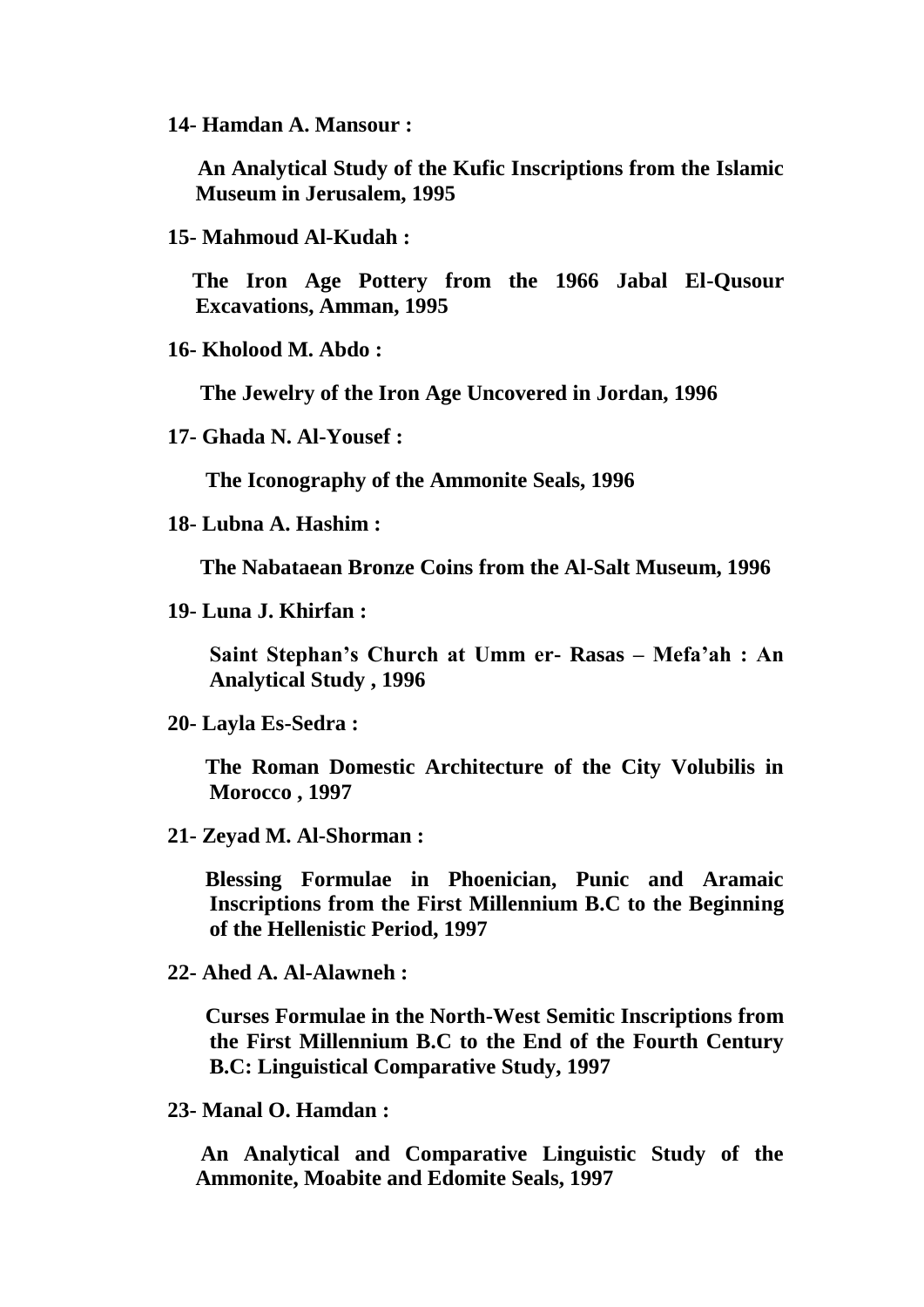**24- Iz-Zideen M. Al-Dalal'ah :**

 **Ajloun in the Ayyubid and Mamluk Periods, 1997**

**25-Fadwa N. El-Shamaileh :** 

 **An Analytical Study of the Nabataean Inscriptions in Southern Horan Region, 1998**

**26-Heba F. Haroun :** 

**An Analytical Study of the Portraits and Statues of the Empresses and Princesses During the Roman and Byzantine Periods, 1998**

**27-Nagam Q. Assaf :** 

 **A Study of the Roman Terracotta Figurines from the University of Jordan Archaeological Museum , 1998**

**28-Mohammad Y. Qteishat :** 

**A Study of the Excavated Pottery from Khirbet Al-Suq/Al-Salt, 1998** 

**29-Rula W. Al-Gizzawi :** 

**The Entertain mental Roman Architectural Facilities in Jerash, 1999**

**30-Ola M. Abu Rajouh :** 

 **A Study of the Development of the Pottery Lamps in Jordan during the Early Bronze Age – Late Hellenistic (3100 – 63 B.C), 1999**

**31-Zein M. AlQur'an :** 

**The Byzantian Settlements in the South of the Jordan Valley, 1999**

**32-Nada A. Rawabdeh :** 

 **A Study of the Cultural, Political, Economical, and Religious Aspects Occurred on the Nabataean Coins, 2000**

**33-Rima Rahahleh :**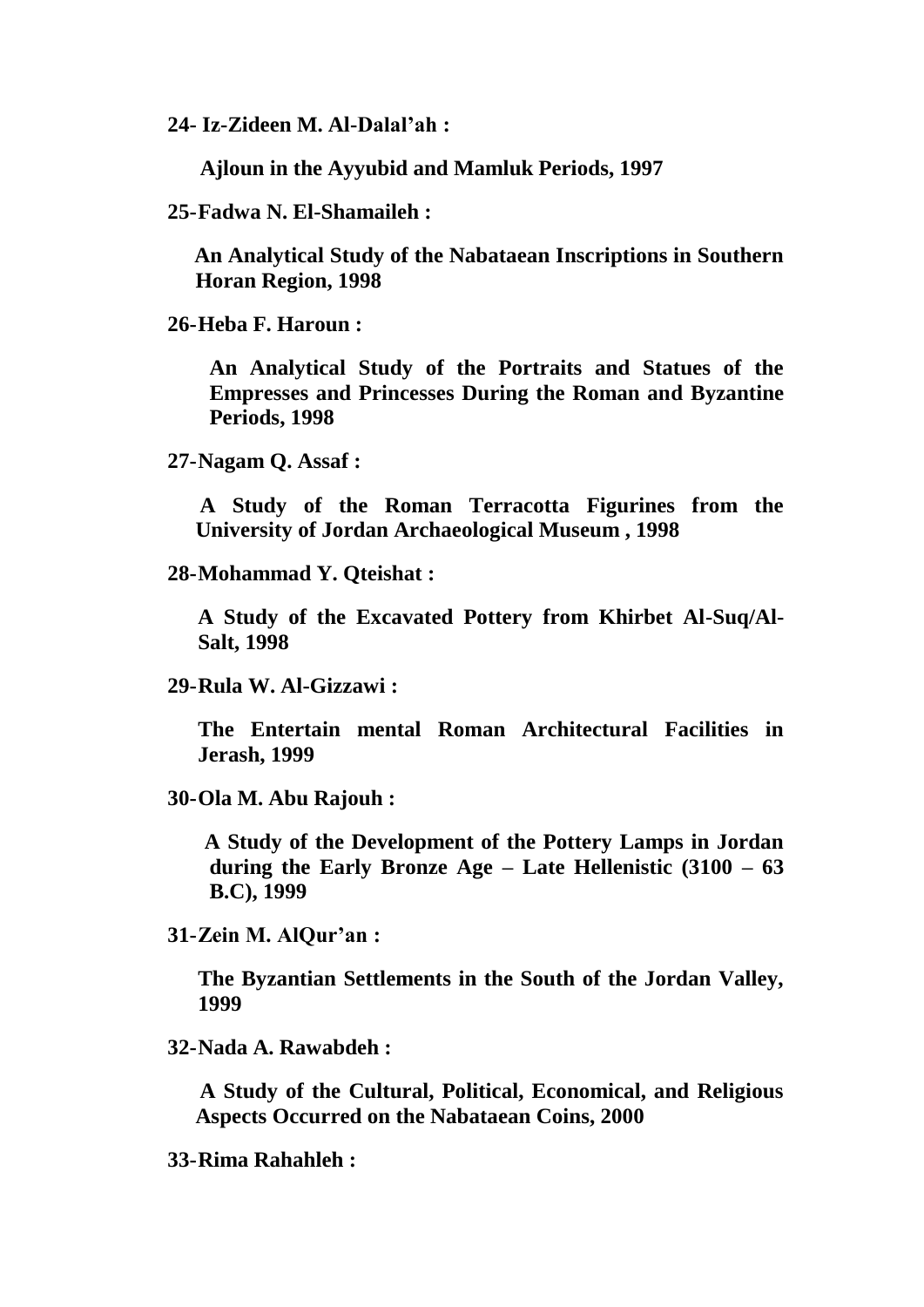**An Analytical Study of the Artistic Elements and the Geometrical Designs in the Petra Region, 2000**

```
34-Muna M. Al-Ansari :
```
 **The Designs of the Museums and Art Galleries, 2000**

**35- Obeidah S. El-Assaf :** 

 **The Roman Statues and Curved Stones from the University of Jordan Archaeological Museum, 2000**

**36- Lamia Al-Khoury :**

 **The Nabataean Terracotta Figurines, 2001** 

**(Ph.D. Thesis, University of Mannheim , Germany).** 

**37- Merna Hassan Mustafa :** 

 **The Herodian Coins: A Critical Study, 2001**

**38-Sa'id A. Al-Twaisi :**

 **A Study of the Excavated Nabataean Remains during the 1996 Wadi Musa Excavations, 2001**

**39-Nuha S.Al-Mubeideen :** 

 **Iraq El-Amir and Qasr El- Abd: An Analytical Study, 2001**

**40-Maher M. Tarboosh :** 

 **Petra during the Byzantine Period, 2001**

**41-Mohammad I. Nasarat :** 

**The Nabataean Political History 2002** 

**42-Anwar Al-Jazi :** 

**A Study of the Roman Coins which were Minted in Petra and Bostra After 106 A.D 2002** 

**43-Oria Shabsouqh :**

**The Syrian Cultural Influence on the Roman Empire, 2002**